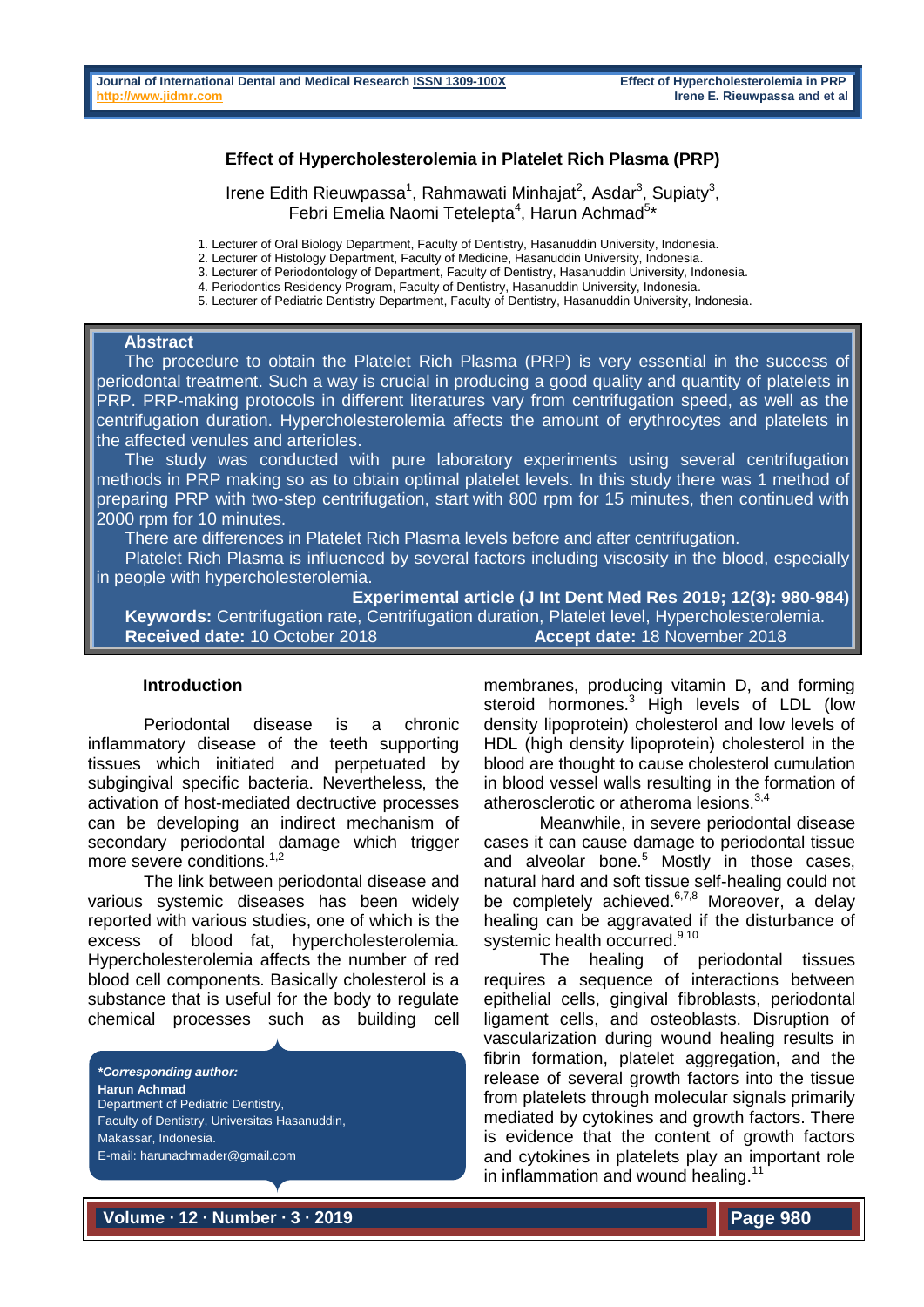Platelets also secrete fibrin, fibronectin, and vitronectin, which act as a matrix for connective tissue and molecular adhesion for more efficient cell migration. This led to the idea of using platelets as a therapeutic tool to improve tissue repair especially in periodontal wound healing.<sup>11</sup> The utilized growth factors which was gained from different platelets components due to systemic conditions of each host can be affecting the regeneration of periodontal tissue.<sup>12,13</sup>

## **Hypercholesterolemia**

Cholesterol is one of the lipid fractions, which are transported by lipoprotein compounds to various organs of the body through blood circulation. Lipoproteins that have a major role in the transport and metabolism of lipids to plasma are kilomycrons, i.e: very low-density lipoprotein (VLDL), low density lipoprotein (LDL), and highdensity lipoprotein (HDL).<sup>14</sup>

Hypercholesterolemia has been defined as high plasma cholesterol level, with normal plasma triglyceride, and increased of low-density  $lipoprotein$  (LDL).<sup>15</sup> Hypercholesterolemia also causes HDL levels to decrease and increases LDL levels in the blood.<sup>14</sup>

Research on the relationship between serum cholesterol and the index of erythrocytes or platelets in large human populations has not been widely reported. But several studies have shown a positive correlation between serum cholesterol and either hematocrit or hemoglobin. Given that hypercholesterolemia, erythrocytosis and thrombocytosis, and membrane cholesterol content, both erythrocytes and platelets are all risk factors for cardiovascular disease, providing an understanding of the fundamental relationship between serum cholesterol and erythrocytes and platelet lineages in humans.<sup>16</sup>

# **Platelets**

Blood cells are all cells in the blood, which are divided into red blood cells (erythrocytes), white blood cells (leukocytes), and platelets (platelets). Platelets are a component of discoid-shaped peripheral blood and play a role in various processes of human hemostasis and natural defense. Platelets have a round shape, 2-4 µM in diameter, have no nucleus but have many vesicles and granules and normal levels of 150,000-400,000 cells/μL. Platelets are formed in the bone marrow in a larger form called megakaryocytes (cells with

large nuclei), then mature into platelets that no longer have cell nuclei and circulate in the bloodstream. The lifetime of platelets in the blood circulation is approximately 7-10 days. In platelets there are 3 granules: alpha-α, dense, and lysosomal. Granule  $\alpha$  is the largest granule and contains more than 300 different proteins and is synthesized by megakaryocytes.<sup>17</sup>

The normal number of platelets is between 150,000-300,000/μL. According to Marx, platelets that are damaged or considered nonviable will not release bioactive growth factors, so that the resulting PRP is disappointing. The PRP used for the treatment is about 1,000,000 platelets/μL. If whole blood contains 200,000±75,000/μL, then the PRP for the application of treatment must have an increasing average percentage about 400% of the initial platelet count*.* 17

## **Platelet Rich Plasma**

Platelet rich plasma (PRP) is an autologous product produced from whole blood through a centrifugation process resulting in high platelet concentrations in low plasma volume. Many techniques for making PRP vary depending on the number, speed and duration of the rotation.<sup>18-21</sup> With so many growth factors contained in it, PRP functions to accelerate endothelial, epithelial and epidermal regeneration, stimulate angiogenesis, stimulate collagen synthesis, accelerate soft tissue healing, reduce scarring on the skin, accelerate homeostasis response to injury, thereby stimulating the healing process of wounds, and reversing the inhibition of wound healing caused by glucocorticoids. It is also a fibrin adhesive with hemostatic function. Because it is an autologous material, so it is a biocompatible, safe and effective material. The high concentration of leukocytes in PRP adds to the anti-microbial effect. $^{20,22-25}$ 

Recently, the PRP uses is a popular therapy in periodontal disease. The treatment is oriented to biological improvement by releasing growth factors the surrounding tissues. PRP play important role in homeostasis, coagulation, tissue repair, bone remineralization, and matrix synthesis of the tissues.<sup>26-28</sup>

However, behind it polarity, there are still contradictions related to the use of PRP in some cases in the literature.<sup>29-31</sup> Several studies show that the use of PRP with different levels showed an excellent therapy effects in some clinical

**Volume ∙ 12 ∙ Number ∙ 3 ∙ 2019**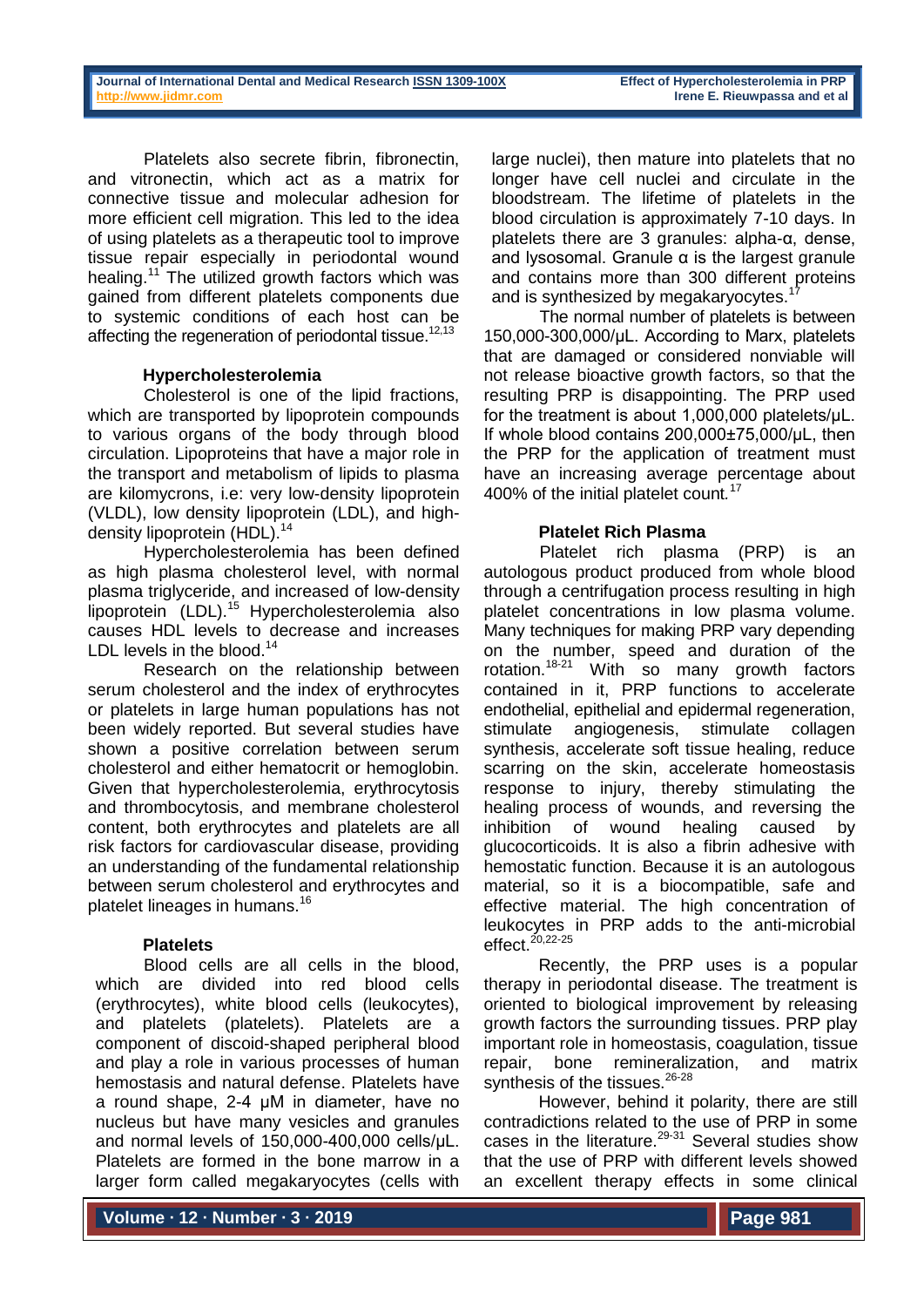cases.32-35 The differences in PRP levels can also be influenced by various factors like hosts, the method of manufacture includes the speed and duration of centrifuges.<sup>36,37</sup> The protocol for PRP preparations is very diverse, and there is not enough evidence regarding the best method to become a standard protocol that can be used in PRP preparations.<sup>16,33,36</sup>

High plasma cholesterol levels have a potential influence in the PRP levels which produced from the blood of hypercholesterolemic patients. This is as already mentioned in some literature about the relationship between cholesterol serum, erythrocytes and platelets.<sup>38-41</sup> The lack of literature explaining the relationship between PRP and hypercholesterolemia encourages researchers in this study to explore further about the effects of hypercholesterolemia on the produced PRP levels.

# **Materials and methods**

The research method was carried out by laboratory pure experimental using centrifugation method in making PRP so as to obtain optimal platelet levels. The method of making PRP in this study with two centrifugations, the first 800 rpm for 15 minutes, then continued with a second centrifugation of 2000 rpm for 10 minutes.

Control: blood of patients who are not hypercholesterolemic.

### **Results**

Based on data from research conducted on 40 samples, the data presentation can be seen in the following tables and charts. The results of the platelet count before and after centrifugation in the study sample and control groups can be seen in Table 1 and Figure 1.

| Groups             |      | Before | After  | p value   |
|--------------------|------|--------|--------|-----------|
| Research<br>sample | Mean | 241.15 | 290.75 | $0.037*$  |
|                    | SD   | 56.00  | 137.36 |           |
| Control            | Mean | 257.80 | 306.75 | $0.029**$ |
|                    | SD   | 31.48  | 109.69 |           |

\* Paired t test

\*\* Wilcoxon test

**Table 1.** Platelet count before and after centrifugation.



**Figure 1.** Platelet count before and after centrifugation.

Results of comparison of platelet rich plasma platelet levels after centrifugation in the study sample and control groups can be seen in Table 2, Figure 2.

| Groups          | Change    |       |
|-----------------|-----------|-------|
|                 | Mean      | 49.60 |
| Research Sample | <b>SD</b> | 98.68 |
| Control         | Mean      | 48.95 |
|                 | <b>SD</b> | 99.24 |
| p-value         | 0.984     |       |

\* Independent t test

**Table 2.** PRP levels.





#### **Discussion**

Research has been conducted to see the effect of hypercholesterolemia on platelet rich plasma on 40 samples of men and women aged 20-45 years, the subjects were from blood tests at Wahidin Sudirohusodo Hospital in Makassar. Subjects who were taken did not smoke, did not suffer from systemic diseases other than cholesterol, did not suffer from malignancy/

**Volume ∙ 12 ∙ Number ∙ 3 ∙ 2019**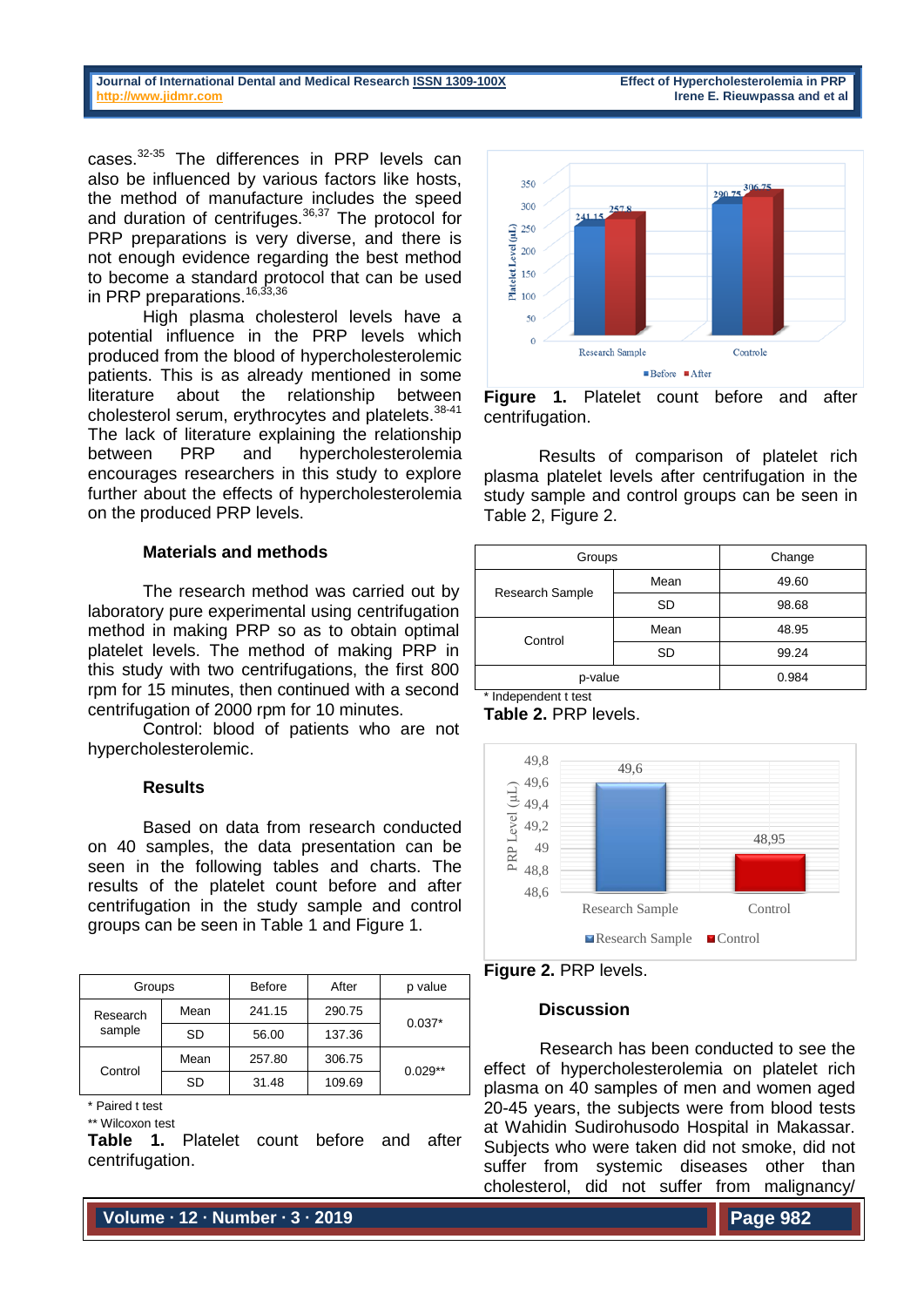cancer, did not take drugs, were never hospitalized at least 1 week before taking blood, not during menstruation and menopause, and laboratory results routine blood clinical pathology and blood lipids.

Table 1 shows the differences before and after centrifugation. In the average prior research group of 241.15 and after 290.75, the results of the statistical test obtained p value (0.037) <0.05 which means that there is a difference between before and after centrifugation. Whereas in the average control group before amounting to 257. 80 and after amounting to 306.75, the results of statistical tests obtained p value (0.029) <0.05 which means there is a difference between before and after centrifugation.

Table 2 shows the differences in changes that occur between the sample group and the control group. The results of the analysis showed that the highest change occurred in the sample group of 49.60 while in the control group was 48.95. Statistical test results obtained p value (0.984)> 0.05, which means that there is no difference in mean changes between the sample group and the control group.

The results of this study differed from Utomo and Rofi'i's research $42$  in normal patients with an increase of 436%. In the test results obtained an increase in platelet levels that were not significant before and after the sample group centrifugation of 17.05% and for the control group of 15.95%.

### **Conclusions**

The speed and duration of centrifugation affect PRP platelet levels in the blood in patients with Hypercholesterolemia. It can be seen by an increase in platelet levels before and after centrifugation in both the sample group and the control of the research data although the results were not significant. This is because platelet levels in the blood are influenced by several factors, one of which is influenced by the viscosity factor in the blood of hypercholesterolemia patients.

### **Declaration of Interest**

The authors report no conflict of interest.

#### **References**

Van Dyke TE, Serhan CN. Resolution of inflammation: a new paradigm for the pathogenesis of periodontal diseases. J Dent Res. 2003; 82:82–90.

**Volume ∙ 12 ∙ Number ∙ 3 ∙ 2019**

- 2. Spolidorio LC, Herrera BS, Coimbra LS, Figueiredo MN, Spolidório DM, Muscará MN. Short‐term induction of thrombocytopenia delays periodontal healing in rats with periodontal disease: participation of endostatin and vascular endothelial growth factor. J Perio Res. 2010; 45(2):184-92.
- 3. Marda NA, Agustin SW, Dewa SA. Blood level of LDL and HDL in periodontitis rat model. Pustaka Kesehatan. 2014; 2(1):29-33.
- 4. Waani OT, Tiho M, Kaligis SH. Overview of total blood cholesterol levels in office workers. Jurnal e-Biomedik. 2016; 4(2): 30-3
- 5. Newman MG, Takei H, Klokkevold PR, Carranza FA. Carranza's clinical periodontology 11th ed. Philadelphia: Elsevier; 2012. p. 34-44.
- 6. Cekici A, Kantarci A, Hasturk H, Van Dyke TE. Inflammatory and immune pathways in the pathogenesis of periodontal disease. Periodontology 2000. 2014; 64(1):57-80.
- 7. Cáceres M, Oyarzun A, Smith PC. Defective wound-healing in aging gingival tissue. Journal of dental research. 2014; 93(7):691-7.
- 8. Guo SA, DiPietro LA. Factors affecting wound healing. Journal of dental research. 2010; 89(3):219-29.
- 9. Desta T, Li J, Chino T, Graves DT. Altered fibroblast proliferation and apoptosis in diabetic gingival wounds. Journal of dental research. 2010; 89(6):609-14.
- 10. Achmad H, Singgih MF, Andries S, Handayani H, Sumintarti. Analysis of ascorbic acid in gingival handling of childrens mouth cavity. Indian Journal of Public Health Research and Development. 2019. 10(5): 610-615.
- 11. Preeja C, Arun S. Platelet-rich fibrin: Its role in periodontal regeneration. The Saudi Journal for Dental Research. 2014; 5(2):117-22.
- 12. Arancibia R, Oyarzún A, Silva D, Tobar N, Martínez J, Smith PC. Tumor Necrosis Factor-α Inhibits Transforming Growth Factor-β–Stimulated Myofibroblastic Differentiation and Extracellular Matrix Production in Human Gingival Fibroblasts. Journal of periodontology. 2013; 84(5):683-93.
- 13. Forbes SJ, Rosenthal N. Preparing the ground for tissue regeneration: from mechanism to therapy. Nature medicine. 2014; 20(8):857.
- 14. Rani S, Armansyah T, Sayuti A. Effect of local ethanol extract of ant nests (Myrmecodia sp.) On total cholesterol levels of hypercholesterolemic male rats (Rattus norvegicus). Jurnal Medika Veterinaria. 2015; 9(1):41-4.
- 15. Martinez-Hervas S and Ascaso JF. Insulin resistance and oxidative stress in familial combined hyperlipidemia. Reference module in Biomedical Science. Elsevier. 2018; 8(2): 32-5.
- 16. Fessler MB, Rose K, Zhang Y, Jaramillo R, Zeldin DC. Relationship between serum cholesterol and indices of erythrocytes and platelets in the US population. Journal of lipid research. 2013; 5(1): 3-6
- 17. Burnouf T, Goubran HA, Chen TM, Ou KL, El-Ekiaby M, Radosevic M. Blood-derived biomaterials and platelet growth factors in regenerative medicine. Blood reviews. 2013; 27(2):77-89.
- 18. Marx RE, Carlson ER, Eichstaedt RM, Schimmele SR, Strauss JE, Georgeff KR. Platelet- rich plasma: growth factor enhancement for bone grafts. Oral Surgery, Oral Medicine, Oral Pathology, Oral Radiology, and Endodontology. 1998; 85(6):638-46.
- 19. Anitua E, Prado R, Sánchez M, Orive G. Platelet-rich plasma: preparation and formulation. Operative techniques in orthopaedics. 2012; 22(1): 25-32.
- 20. Maghsoudi O, Beheshtiha SH, Abarkar M, Anvar SA. Standardization and modification techniques of platelet-rich plasma (PRP) preparation in rabbit. Int Clin Pathol J. 2015; 1(2):1-5.
- 21. Giraldo CE, López C, Álvarez ME, Samudio IJ, Prades M, Carmona JU. Effects of the breed, sex and age on cellular content and growth factor release from equine pure-platelet rich plasma and pure-platelet rich gel. BMC veterinary research. 2013; 9(1):29.